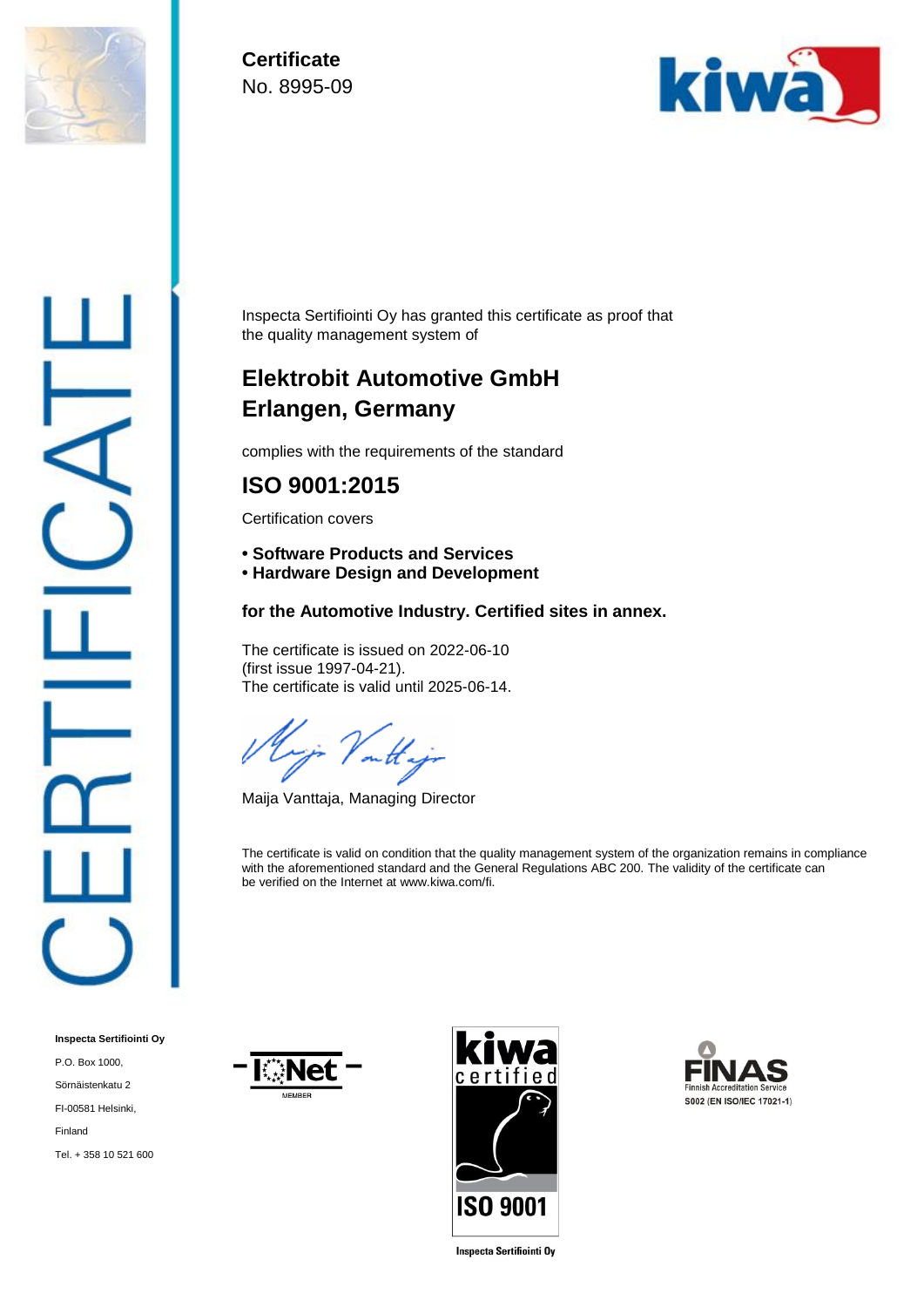## **Elektrobit Automotive GmbH Erlangen, Germany**

Certified sites:

| Austria, Vienna       | <b>Elektrobit Austria GmbH</b><br>Kaiserstraße 45 - Stiege 2<br>1070 Vienna, Austria                                                                           |
|-----------------------|----------------------------------------------------------------------------------------------------------------------------------------------------------------|
| China, Shanghai       | Elektrobit Automotive Software (Shanghai) Ltd.<br>2205 Wentong Building, #739 Kunming Road,<br>Yangpu District, 200082 Shanghai, P. R. China                   |
| China, Beijing        | Elektrobit Automotive Software Co., Ltd<br>The 28th floor, Tower A<br>Ying Du Building No. 48, Zhi Chun Road<br>Hai Dian District, Beijing 100186, P. R. China |
| Finland, Oulu         | Elektrobit Automotive Finland Ltd.<br>Elektroniikkatie 13<br>90590 Oulu, Finland                                                                               |
| France, Paris         | <b>Elektrobit France SAS</b><br>8 Avenue Eiffel<br>78420 Carrières sur Seine, France                                                                           |
| Germany, Erlangen     | <b>Elektrobit Automotive GmbH</b><br>Am Wolfsmantel 46<br>91058 Erlangen, Germany                                                                              |
| Germany, Berlin       | <b>Elektrobit Automotive GmbH</b><br>Franklinstraße 28-29<br>10587 Berlin, Germany                                                                             |
| Germany, Böblingen    | <b>Elektrobit Automotive GmbH</b><br>Bürocenter Atrium<br>Hanns-Klemm-Strasse 5<br>71034 Böblingen, Germany                                                    |
| Germany, Braunschweig | <b>Elektrobit Automotive GmbH</b><br>Hannoversche Str. 60d<br>38116 Braunschweig, Germany                                                                      |

**Inspecta Sertifiointi Oy** P.O. Box 1000 FI-00581 Helsinki, Finland Tel. + 358 10 521 600 [fi.sertifiointi@kiwa.com](mailto:fi.sertifiointi@kiwa.com)

**Visiting address** Sörnäistenkatu 2 00580 Helsinki, Finland www.inspecta.fi

**Business ID** FI10657452

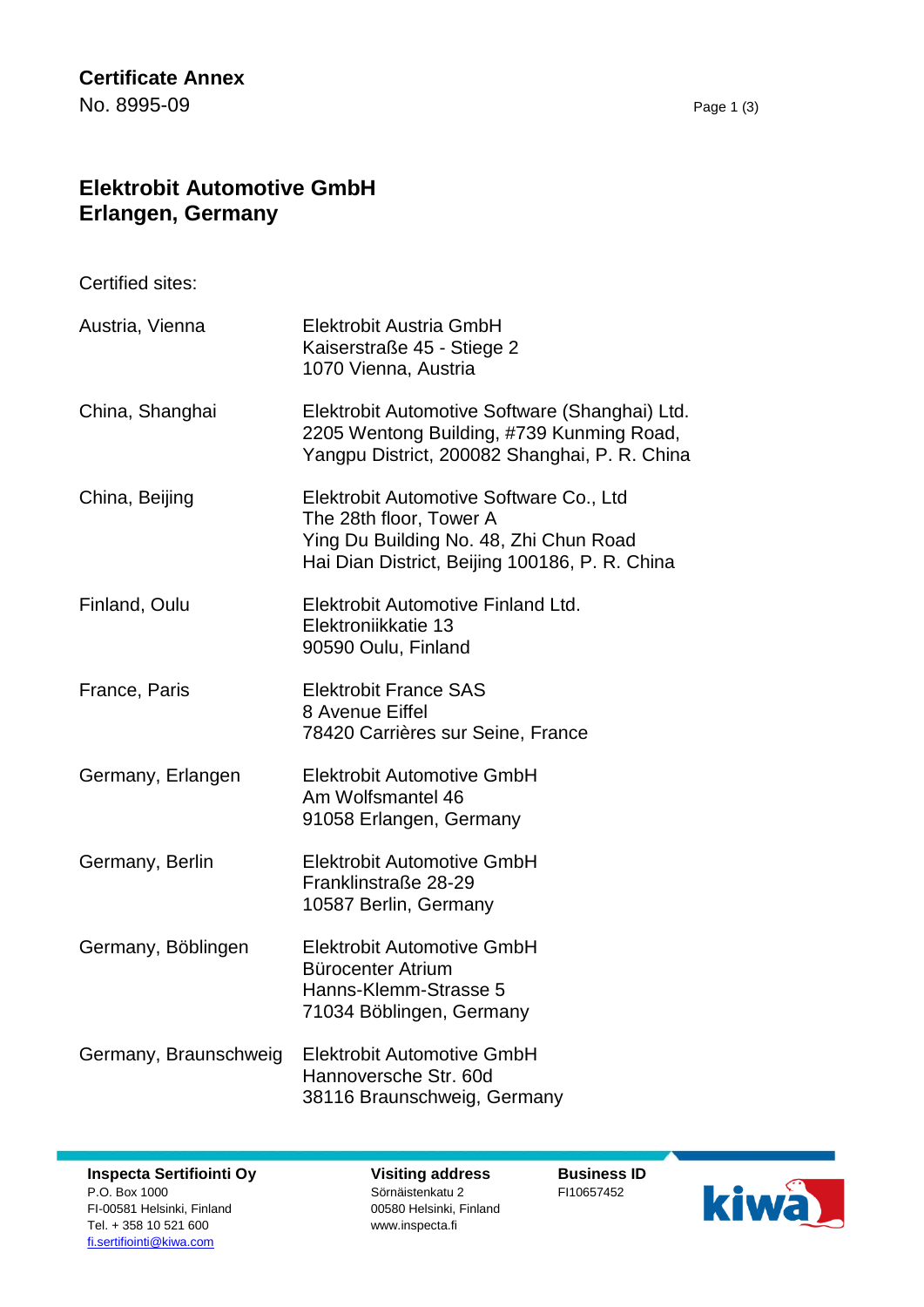#### **Certificate Annex**

No. 8995-09 Page 2 (3)

| Germany, Ingolstadt | <b>Elektrobit Automotive GmbH</b><br>Elisabethstr. 28<br>85051 Ingolstadt, Germany                                                                                            |
|---------------------|-------------------------------------------------------------------------------------------------------------------------------------------------------------------------------|
| Germany, Munich     | <b>Elektrobit Automotive GmbH</b><br><b>Frankfurter Ring 117</b><br>80807 Munich, Germany                                                                                     |
| Germany, Radolfzell | <b>Elektrobit Automotive GmbH</b><br>Böhringer Str. 50<br>78315 Radolfzell am Bodensee, Germany                                                                               |
| Germany, Ulm (1)    | <b>Elektrobit Automotive GmbH</b><br>Wolfgang-Paul-Straße 4<br>89081 Ulm, Germany                                                                                             |
| Germany, Ulm (2)    | <b>Elektrobit Automotive GmbH</b><br>Lise-Meitner-Str. 10<br>89081 Ulm, Germany                                                                                               |
| India, Bengaluru    | Elektrobit India Private Limited<br>11th Floor, Gold Hill Supreme Software Parc,<br>Plot no. 21, 22, 27 & 28<br>Electronic City, PH-2, Bengaluru, Karnataka,<br>India, 560100 |
| Japan, Tokyo        | Elektrobit Nippon K.K.<br>Osaki New City Bldg No.1,<br>1-6-1 Osaki, Shinagawa-ku<br>Tokyo 141-0032, Japan                                                                     |
| Romania, Brasov     | Elektrobit Automotive Romania SRL<br>10B Calea Bucuresti Street<br>postal code 500365<br>Brasov, Romania                                                                      |
| Romania, Timisoara  | Elektrobit Automotive Romania SRL<br>700 Square, 10 Coriolan Brediceanu Street<br>postal code 300011<br>Timisoara, Timis Country, Romania                                     |

USA, Bothell **Elektrobit Automotive Americas Inc.** 18911 North Creek Parkway, Suite 100 Bothell, WA 98011, USA

**Visiting address** Sörnäistenkatu 2 00580 Helsinki, Finland www.inspecta.fi

**Business ID** FI10657452